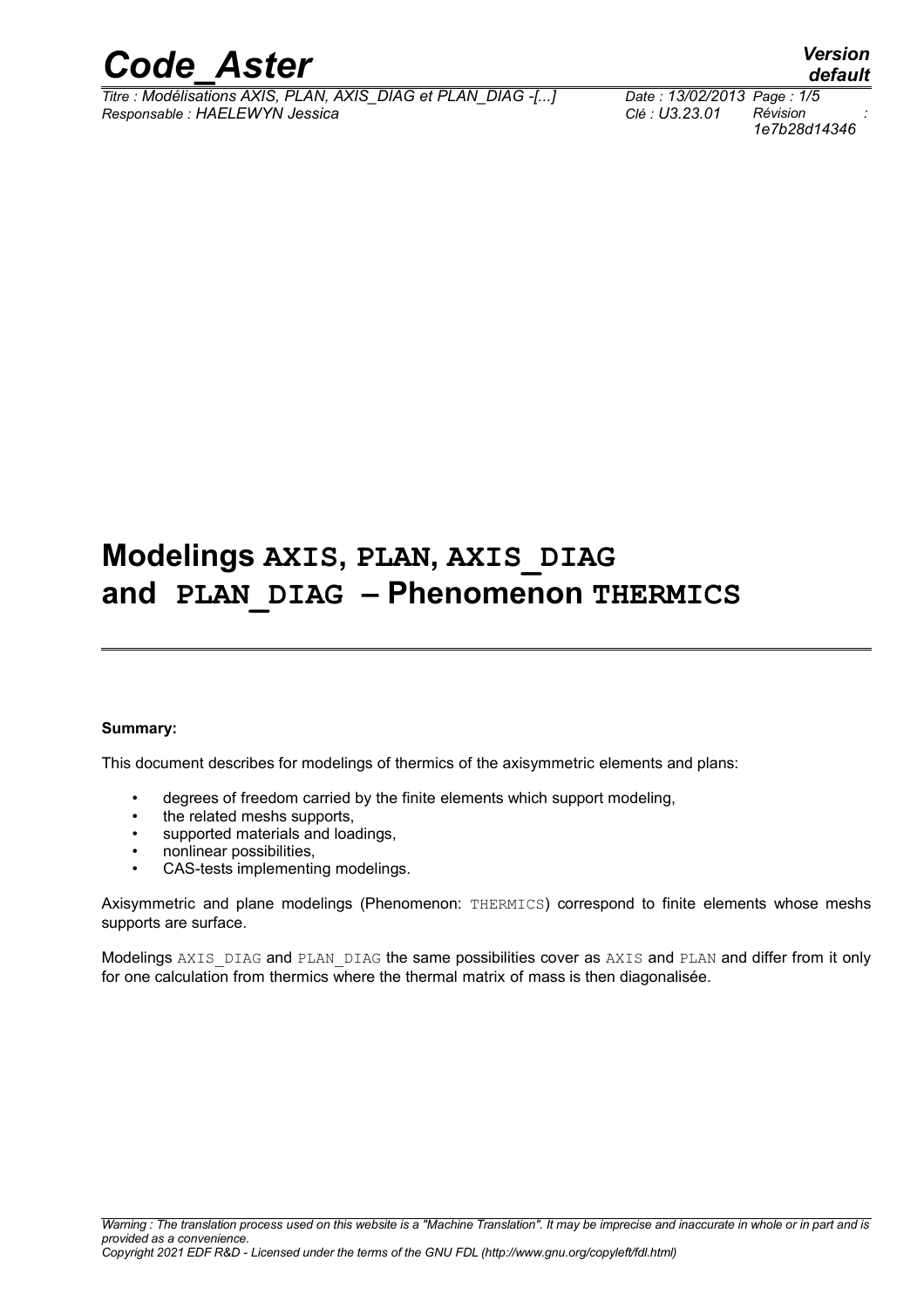# *Code\_Aster Version*

*Titre : Modélisations AXIS, PLAN, AXIS\_DIAG et PLAN\_DIAG -[...] Date : 13/02/2013 Page : 2/5 Responsable : HAELEWYN Jessica Clé : U3.23.01 Révision :*

*1e7b28d14346*

## **1 Discretization**

### **1.1 Degrees of freedom**

| Modeling |                                     |  | Degrees of freedom<br>(with each node top) |  |  |
|----------|-------------------------------------|--|--------------------------------------------|--|--|
|          | AXIS, AXIS DIAG, PLAN,<br>PLAN DIAG |  | TEMP : corresponds to the temperature      |  |  |

## **1.2 Mesh support of the matrices of rigidity**

The meshs support of the finite elements can be triangles or quadrilaterals. The elements are isoparametric.

| <b>Modeling</b> |       |   |      | Mesh  | Interpolation | <b>Remarks</b> |
|-----------------|-------|---|------|-------|---------------|----------------|
| AXIS            | DIAG) | - | PLAN | TRIA3 | Linear        |                |
| DIAG)           |       |   |      |       |               |                |
| AXIS            | DIAG) | - | PLAN | OUAD4 | Linear        |                |
| DIAG)           |       |   |      |       |               |                |
| AXIS            | DIAG) | - | PLAN | TRIA6 | Quadratic     |                |
| DIAG)           |       |   |      |       |               |                |
| $AXIS - PLAN$   |       |   |      | OUAD8 | Serendip      |                |
| AXIS            | DIAG) | - | PLAN | OUAD9 | Quadratic     |                |
| DIAG)           |       |   |      |       |               |                |

## **1.3 Mesh support of the loadings**

| <b>Modeling</b>        |                                  | Mesh | Interpolation | <b>Remarks</b> |
|------------------------|----------------------------------|------|---------------|----------------|
| AXIS<br>DIAG)<br>DIAG) | PLAN<br>$\overline{\phantom{m}}$ | SEG2 | Linear        |                |
| AXIS<br>DIAG)<br>DIAG) | PLAN<br>$\overline{\phantom{m}}$ | SEG3 | Quadratic     |                |

## **2 Supported loadings**

The loadings available are the following:

### • **SOURCE**

Allows to apply voluminal sources to a 2D field.

Supported modelings: AXIS ( DIAG), PLAN ( DIAG)

### • **FLUX\_REP**

Allows to apply normal flows to sides of elements 2D.

Supported modelings: AXIS ( DIAG), PLAN ( DIAG)

### • **EXCHANGE**

Allows to apply conditions of exchange with an outside temperature at sides of elements 2D. Supported modelings: AXIS ( DIAG), PLAN ( DIAG)

• **ECHANGE\_PAROI**

Allows to apply conditions of exchange between two walls.

*Warning : The translation process used on this website is a "Machine Translation". It may be imprecise and inaccurate in whole or in part and is provided as a convenience. Copyright 2021 EDF R&D - Licensed under the terms of the GNU FDL (http://www.gnu.org/copyleft/fdl.html)*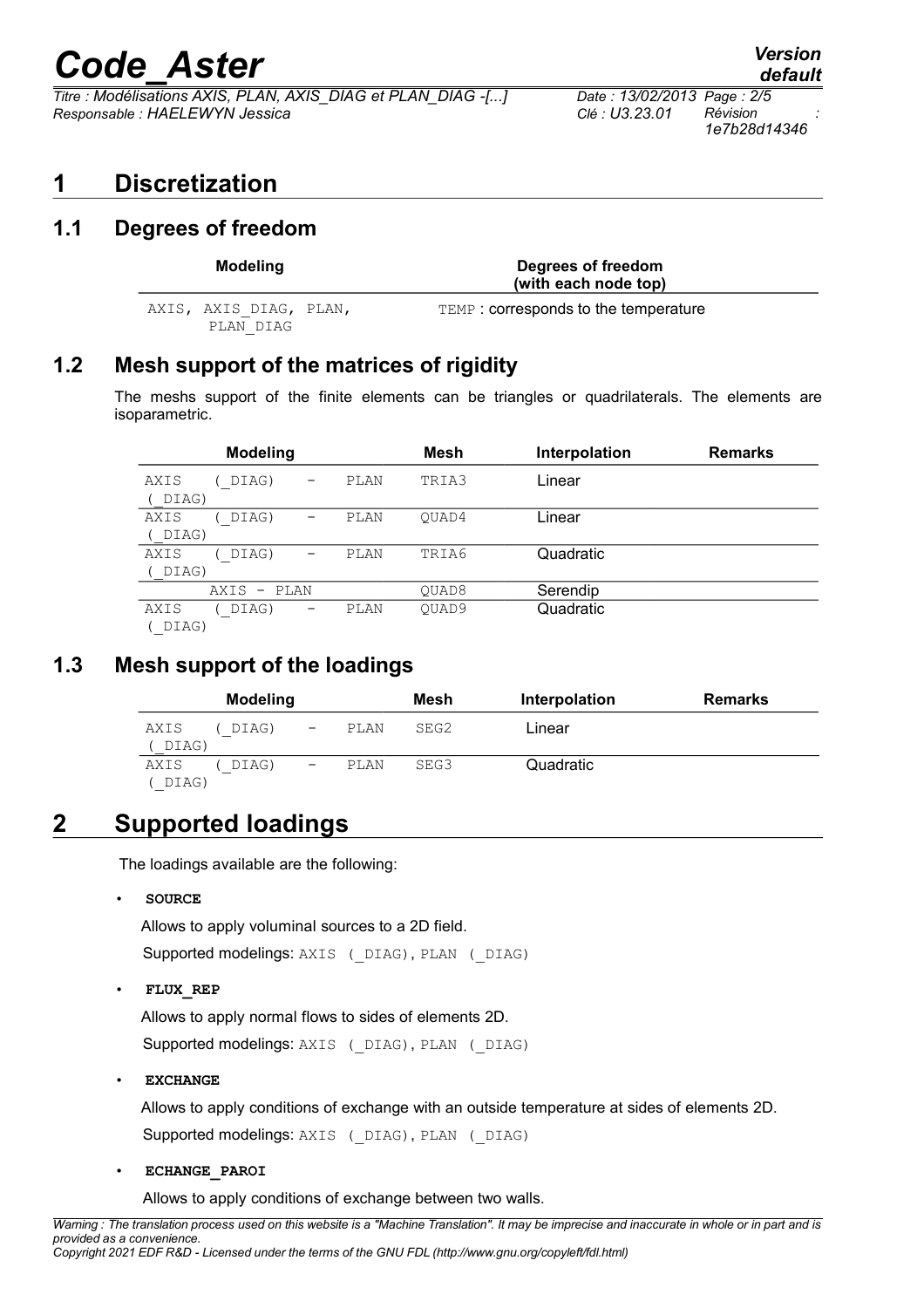

*Titre : Modélisations AXIS, PLAN, AXIS\_DIAG et PLAN\_DIAG -[...] Date : 13/02/2013 Page : 3/5 Responsable : HAELEWYN Jessica Clé : U3.23.01 Révision :*

*default 1e7b28d14346*

Supported modelings: AXIS (\_DIAG), PLAN (\_DIAG)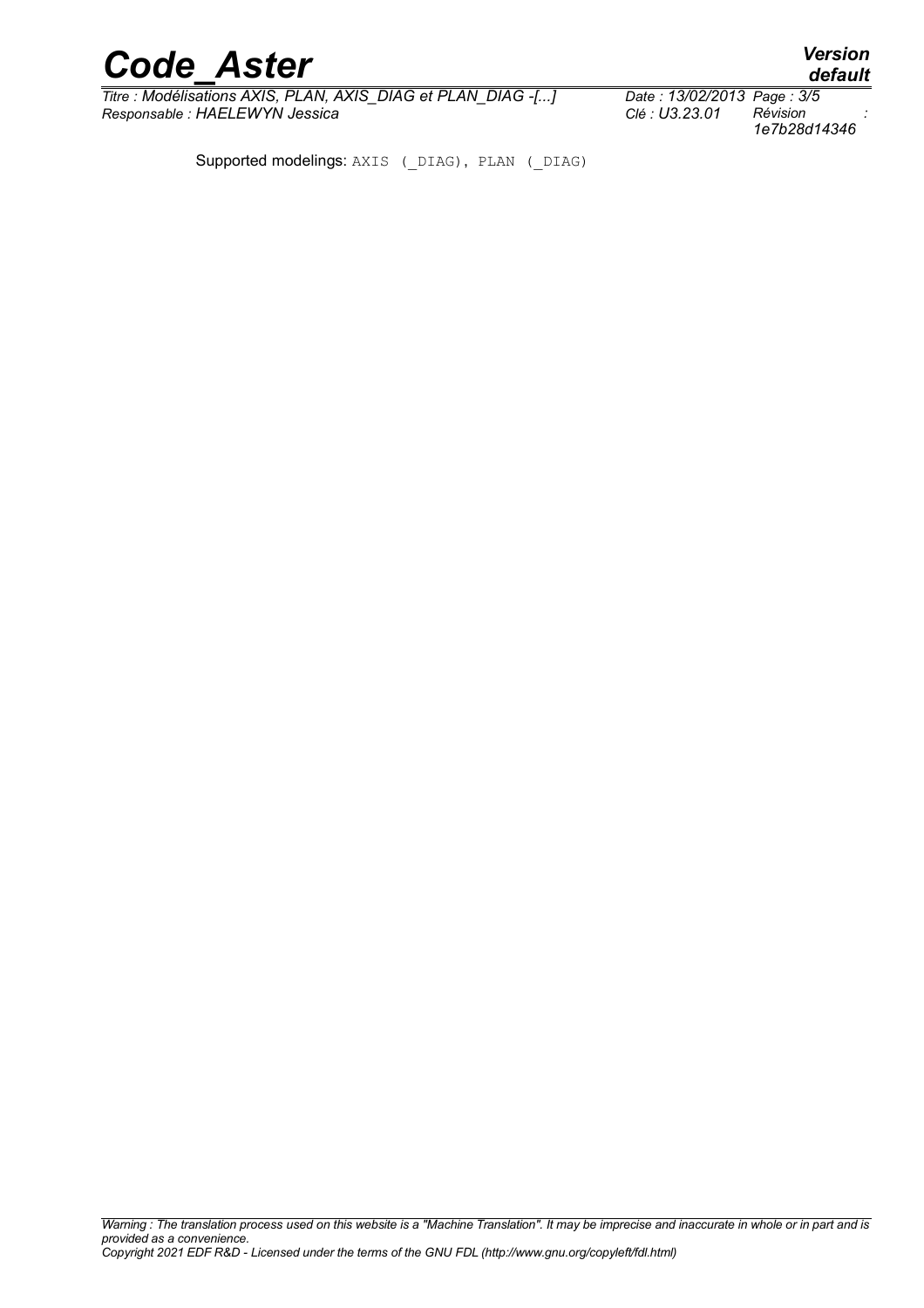## *Code\_Aster Version*

*Titre : Modélisations AXIS, PLAN, AXIS\_DIAG et PLAN\_DIAG -[...] Date : 13/02/2013 Page : 4/5 Responsable : HAELEWYN Jessica Clé : U3.23.01 Révision :*

### • **GRAD\_TEMP\_EPSI**

Allows to apply a presumedly uniform variation in temperature "initial" in the element. Supported modelings: AXIS ( DIAG), PLAN ( DIAG)

### • **CONVECTION**

Allows to take into account the terms of transport of heat by convection, for THER\_NON\_LINE\_MO only.

Supported modelings: AXIS, PLAN

### • **RADIATION**

Allows to take into account ad infinitum radiated flow.

Supported modelings: AXIS ( DIAG), PLAN ( DIAG)

## **3 Non-linear possibilities**

Two operators are available for the study of non-linear behaviors:

THER NON LINE [U4.54.02]: this operator allows, in hover or in transient, to solve the problems of:

• Standard non-linear thermics: material depend on the temperature, boundary conditions (radiation and nonlinear imposed flow),

- Non-linear thermics with calculation of the hydration of the concrete,
- Drying of the concrete.
- THER\_NON\_LINE\_MO [U4.54.03]: this operator allows to solve the equation of stationary heat in a mobile reference frame related to a loading and moving in a direction and at a given speed.

## **4 Examples of implementation: CAS-tests**

## **4.1 Thermics**

- **AXIS**
	- Stationary linear thermics
		- TPLA07A [V4.01.007]: Thermal analysis of an orthotropic hollow roll subjected to various boundary conditions (imposed flow, convection, linear variation of the outside temperatures).
	- Stationary non-linear thermics TPNA01A [V4.41.001]: Thermal analysis of a hollow roll subjected to a convectif exchange on the interior wall and to a radiation ad infinitum on the external wall.
	- Transitory linear thermics TTLV01B [V4.25.001]: Transitory linear thermal analysis of a full sphere subjected to a heat transfer by convection.
	- Transitory non-linear thermics
	- TTNA200A: CAS-test of not-regression
- **PLAN**
	- Stationary linear thermics
		- TPLL100B [V4.02.100]: Thermal analysis of an anisotropic wall plan subjected to an imposed temperature and a flow.
	- Stationary non-linear thermics TPNL300A [V4.42.300]: Unidimensional thermal analysis of a wall subjected to a temperature imposed on the internal wall and to an exchange by radiation on the external wall (Test NAFEMS).